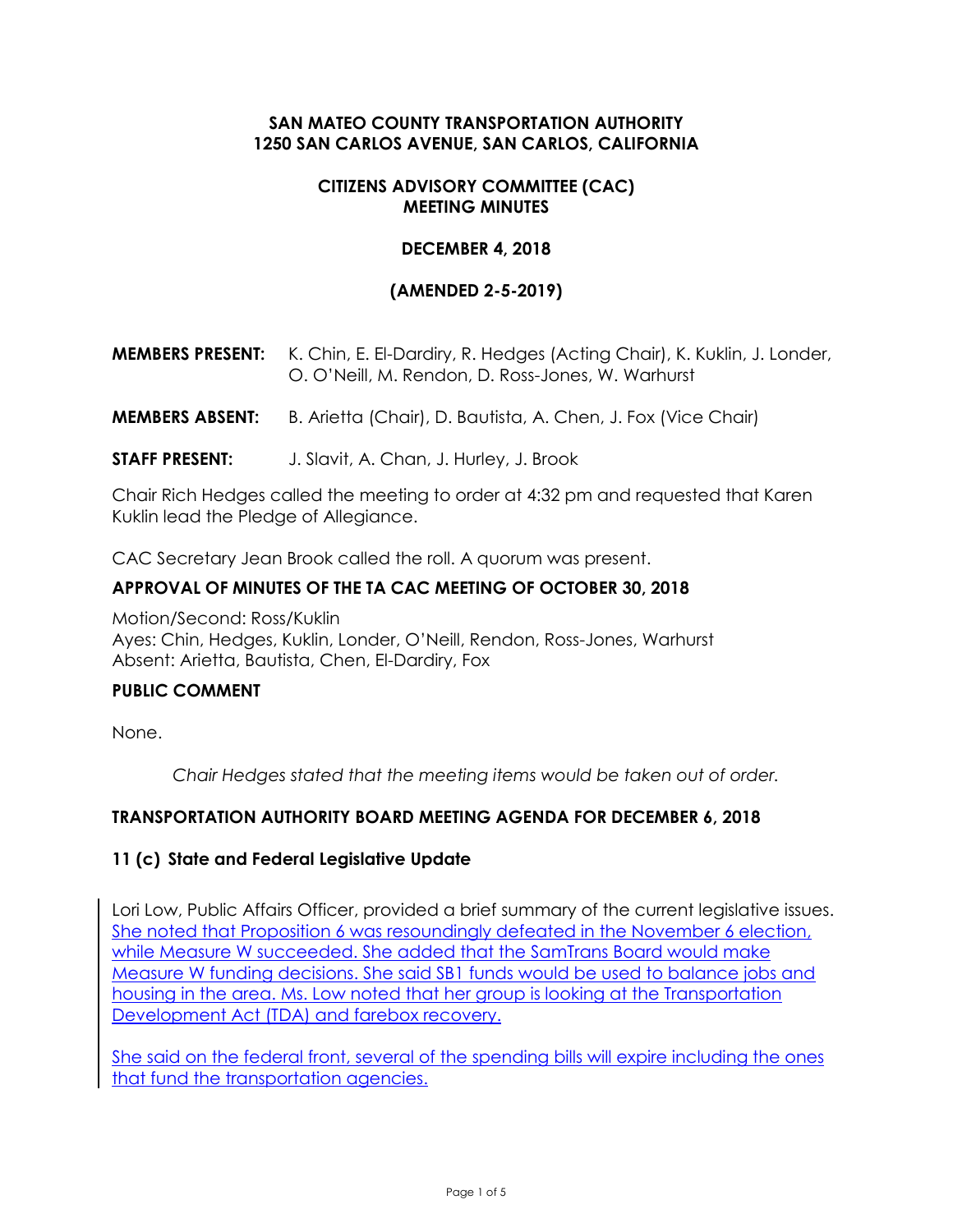*Essam El-Dardiry arrived at 4:39 pm.*

### **11 (d) 2019 Draft Legislative Program**

Ms. Low said the the 2019 program was broad and flexible enough so that the TA could respond to unexpected developments. She said the plan's objectives included maintaining and enhancing funding opportunities for the agency's programs and services, seeking a regulatory environment that speeds project delivery, and build and incentive programs that promote public transportation.

## **APPROVAL OF 2019 CAC MEETING CALENDAR**

Joe Hurley, TA Director, proposed that the TA CAC not meet in January due to the TA Board meeting just after the holiday.

Motion/Second: Londer/O'Neill

Ayes: Chin, El-Dardiry, Hedges, Kuklin, Londer, O'Neill, Rendon, Ross-Jones, Warhurst Absent: Arietta, Bautista, Chen, Fox

### **TRANSPORTATION AUTHORITY BOARD MEETING AGENDA FOR DECEMBER 6, 2018 (continued)**

# **11 (a) Approval of Owner and Operator for the US 101 Managed Lanes Project and Next Steps**

April Chan, Chief Officer, Planning, Grants/Transportation Authority, gave a presentation on the most recent information on the managed lanes project decisionmaking process on determining an owner/operator.

Los Angeles (LA) Metro equity program

William Warhurst said he thought the BAIFA choice for operator was preferable. He said the County would get net profit and not suffer any loss.

Mr. Londer asked if BAIFA were selected, would they abide by TA-determined conditions. Ms. Chan said they were still negotiating. Mr. Londer said he preferred local ownership because he was leery about creating another agency, but said he also saw advantages to BAIFA as owner/operator..

Ken Chin asked if the owner just would own the tolling system and not the roads themselves, which Ms. Chan confirmed. He said his preference would be the County as owner/operator. Mr. Hurley said that there was a maintenance agreement in place for all construction contracts showing that the tolling system is the responsibility of the owner and the balance is the responsibility of Caltrans.

Mr. Chin and Ms. Chan discussed Los Angeles Metro (LA Metro's) system and the investments they have made for their express lanes project. He also asked about equity programs for low-income residents. Ms. Chan said that the express lanes would accommodate express buses as well as individual drivers. She said that LA Metro has incentive programs for all income levels.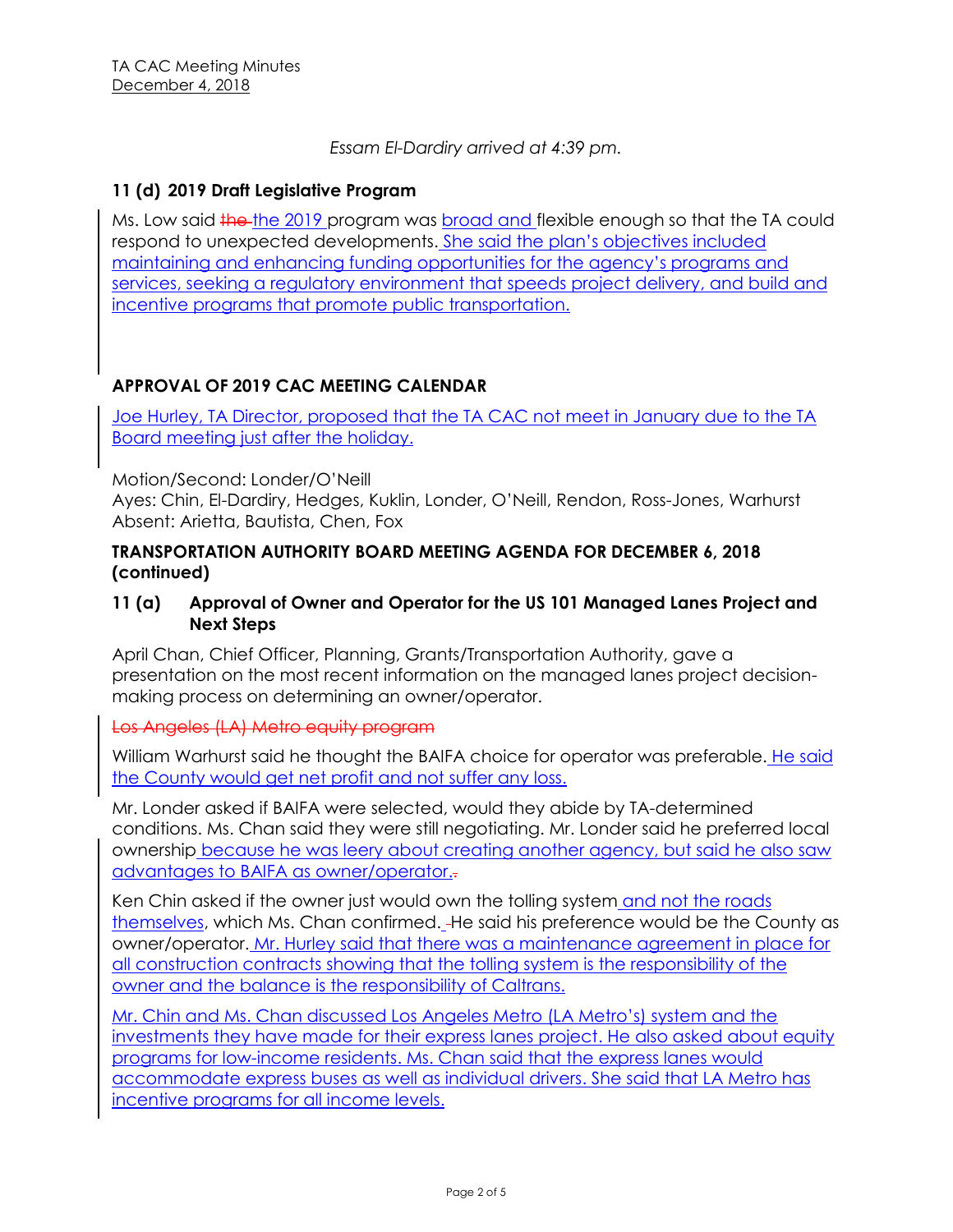Mr. Chin expressed his concern that if the County went with BAIFA, it would have only a single representative. He said he was concerned about entering into a system that was dominated by the East Bay.

Daniel Ross-Jones said he preferred BAIFA as owner/operator, although he said he understood the desire for local control. He asked about other regional transit equity projects. Ms. Chan said there hasn't been an equity program in the Bay Area. She stated that the Board had expressed concern about how implementing a local equity program would work with BAIFA as owner/operator and proposed a discussion about a regional equity program..

Mario Rendon said he advocated having local control and said he didn't want the County getting lost in the mix. He asked if they went with BAIFA if working with VTA would be an issue in terms of providing a seamless experience in the express lanes. Ms. Chan said other similar express lane programs throughout the state were under the control of their respective local agencies, but were able to maintain a seamless feel. Mr. Rendon asked about governance alternatives under the local option. Ms. Chan said one of the two agencies could be the owner.

Mr. Warhurst asked why all toll facilities weren't owned by the state. Mr. Hurley said the the toll programs under discussion were locally initiated projects. Ms. Chan said the toll facilities throughout California are owned by the local agencies.

Mr. Hedges said the project was creating a new lane, not taking away an existing lane. He said the proposed project was a win-win since the money is coming from the state. He noted that a third option where the County owns and operates the project themselves seems to have gone away. Ms. Chan said it is still on the table, but MTC wants to limit the number of operators. Mr. Hedges said he likes local control but also notes that BAIFA has lot of experience. He said that even if under MTC control, that the County is large enough that it would have a lot of say in the operations. Ms. Chan clarified that control would be under BAIFA, separate from MTC..

*Olma O'Neill left the meeting at 5:36 pm.*

# **10 (b) Program and Allocate up to \$350,000 for the Development of the Strategic Plan 2020-2024**

Joel Slavit, Manager, Programming and Monitoring, gave a presentation on the strategic plan. He noted that the requested funds would come from a combination of the new Measure A and Measure W funding.

Motion/Second: Londer/Kuklin Ayes: Chin, El-Dardiry, Hedges, Kuklin, Londer, Rendon, Ross-Jones, Warhurst Absent: Arietta, Bautista, Chen, Fox, O'Neill

# **11 (b) Funding of Actions on Previously Identified Inactive Highway Projects from the 2012 Highway Program Call for Projects**

Mr. Slavit gave a presentation on a number of inactive highway projects.

Mr. Chin asked if the Half Moon Bay projects were included; Mr. Slavit said the funds had already been allocated.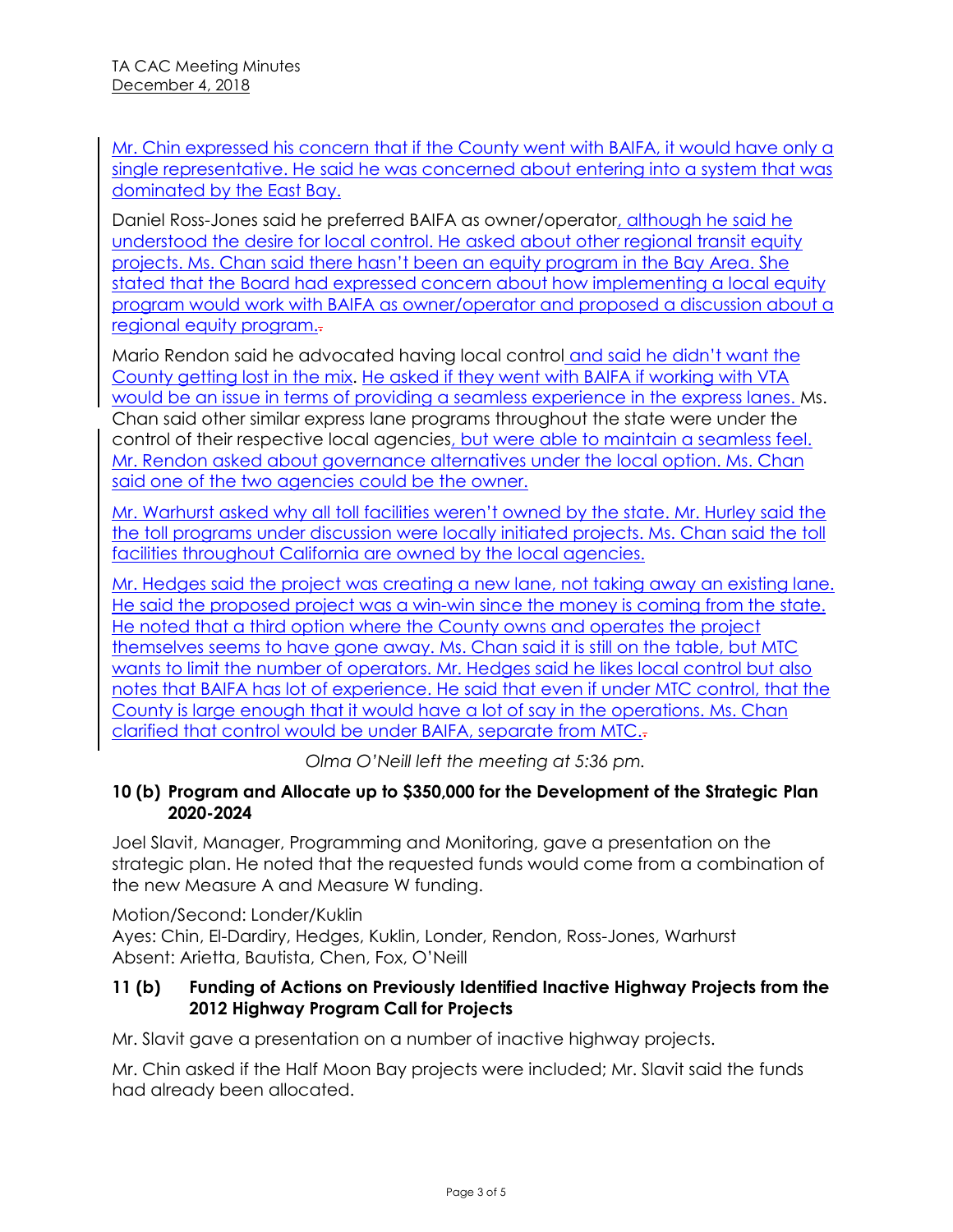Motion/Second: Chin/Londer

Ayes: Chin, El-Dardiry, Hedges, Kuklin, Londer, Rendon, Ross-Jones, Warhurst Absent: Arietta, Bautista, Chen, Fox, O'Neill

*Rich Hedges left the meeting at 5:58 pm and requested that Daniel Ross-Jones chair the remainder of the meeting.*

# **10 (a) Acceptance of Fiscal Year 2018 Comprehensive Annual Financial Report**

Mr. Hurley asked the Committee to accept the report.

Motion/Second: Londer/Kuklin Ayes: Chin, El-Dardiry, Kuklin, Londer, Rendon, Ross-Jones, Warhurst Absent: Arietta, Bautista, Chen, Fox, Hedges, O'Neill

### **10 (c) Authorize Amendments to Contracts for Provision of On-Call Transportation Planning and Support Services**

Mr. Hurley said the contract would provide an additional \$1 million in contract capacity.

Motion/Second: Kuklin/Londer Ayes: Chin, El-Dardiry, Kuklin, Londer, Rendon, Ross-Jones, Warhurst Absent: Arietta, Bautista, Chen, Fox, Hedges, O'Neill

# **4 (c) Acceptance of Statement of Revenues and Expenditures for October 2018**

# **4 (d) Acceptance of Capital Projects Quarterly Report – 1st Quarter FY 2019**

Mr. Hurley noted changes to the status of various projects in the report.

# **4 (e) Adoption of Update of Conflict of Interest Code**

Mr. Hurley noted that  $a$  resolution was up for approval that would update the Conflict of Interest Code (Form 700).

Motion/Second: Chin/Londer Ayes: Chin, El-Dardiry, Hedges, Kuklin, Londer, O'Neill, Rendon, Ross-Jones, Warhurst Absent: Arietta, Bautista, Chen, Fox

# **REPORT OF THE CHAIR**

Mr. Hurley noted the successful passage of Measure W and its positive implications for the TA. He gave an update on the Holly/101 Interchange Project.

### **Certificate of Appreciation for Kate Bond**

Mr. Hurley said that Ms. Bond was not able to attend the meeting to accept her certificate in person.

### **REPORT FROM STAFF**

None.

### **MEMBER COMMENTS/REQUESTS**